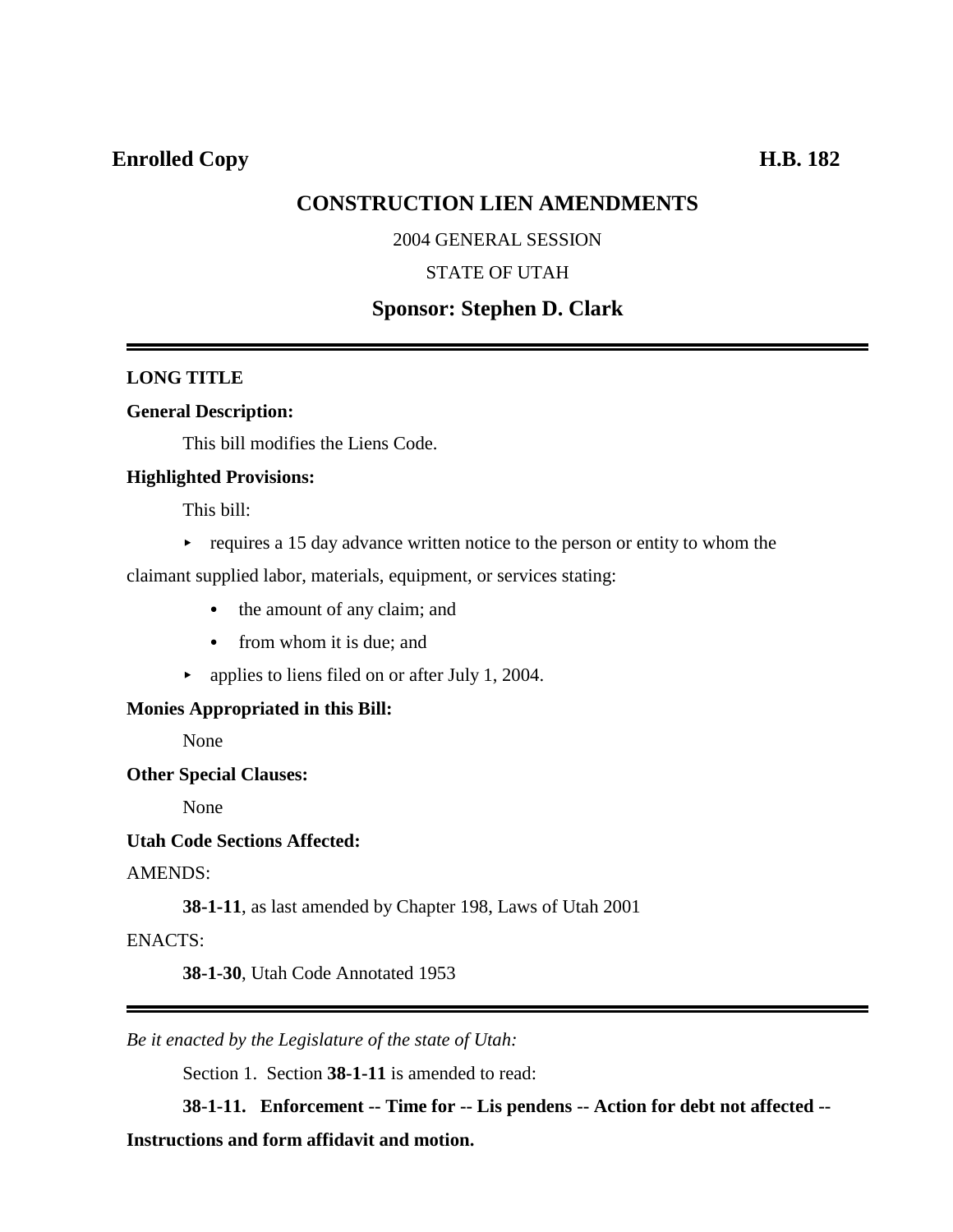## **H.B. 182 Enrolled Copy**

(1) A lien claimant shall file an action to enforce the lien filed under this chapter within:

(a) 12 months from the date of final completion of the original contract not involving a residence as defined in Section 38-11-102; or

(b) 180 days from the date the lien claimant last performed labor and services or last furnished equipment or material for a residence, as defined in Section 38-11-102.

(2) (a) Within the time period provided for filing in Subsection (1) the lien claimant shall file for record with the county recorder of each county in which the lien is recorded a notice of the pendency of the action, in the manner provided in actions affecting the title or right to possession of real property, or the lien shall be void, except as to persons who have been made parties to the action and persons having actual knowledge of the commencement of the action.

(b) The burden of proof shall be upon the lien claimant and those claiming under him to show actual knowledge.

(3) This section may not be interpreted to impair or affect the right of any person to whom a debt may be due for any work done or materials furnished to maintain a personal action to recover the same.

(4) (a) If a lien claimant files an action to enforce a lien filed under this chapter involving a residence, as defined in Section 38-11-102, the lien claimant shall include with the service of the complaint on the owner of the residence:

(i) instructions to the owner of the residence relating to the owner's rights under Title 38, Chapter 11, Residence Lien Restriction and Lien Recovery Fund Act; and

(ii) a form affidavit and motion for summary judgment to enable the owner of the residence to specify the grounds upon which the owner may exercise available rights under Title 38, Chapter 11, Residence Lien Restriction and Lien Recovery Fund Act.

(b) The lien claimant may file a notice to submit for decision on the motion for summary judgment. The motion may be ruled upon after the service of the summons and complaint upon the nonpaying party, as defined in Section 38-11-102, and the time for the nonpaying party to respond, as provided in the Utah Rules of Civil Procedure, has elapsed.

(c) The instructions and form affidavit and motion required by Subsection (4)(a) shall